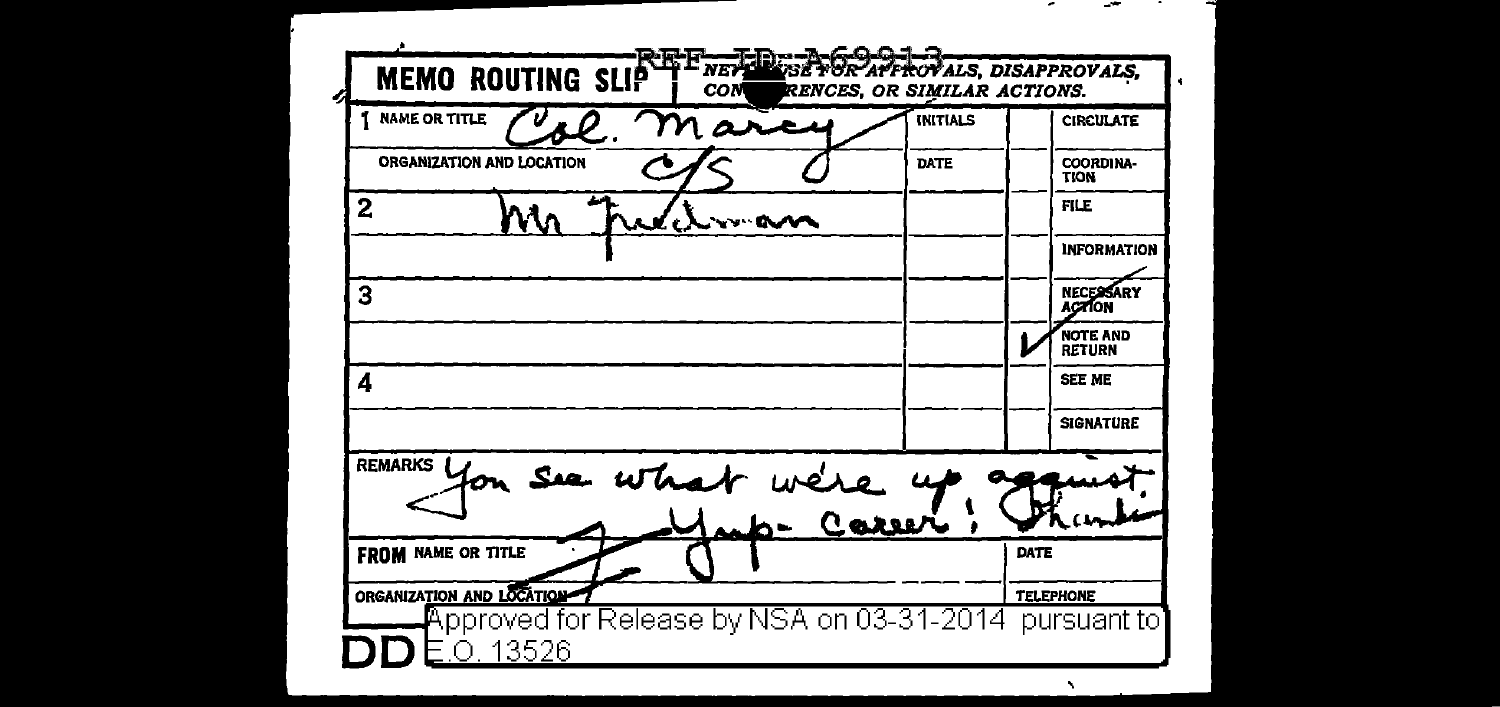REF ID:A69913



HEADQUARTERS l?TH ARMORED CAVAIBY GROUP Fort Hood, Texas

8 October 1952

Dear Billy:

 $\mathscr{E}=\begin{pmatrix} \mathscr{E} & \mathscr{E} & \mathscr{E} \ \mathscr{E} & \mathscr{E} & \mathscr{E} \end{pmatrix}$ 

Thank <sup>1</sup>s for your letter of 21 August addressed to Fort Knox, which was forwarded to me at Fort Hood.

I am sorry that I didn't answer earlier but I have been very busy learning how to be a soldier again after those many years of staff assignments. I am happy to learn that you forgave me for failing to get in touch with you in Washington and that you will provide a portion of the fatted calf when I return to the Potomac.

It was good of you to let me know that ASFA was trying to put me on the payroll. While I enjoyed my work with old SIS and my association with you and the many others in ASA, I am trying to stay away from specialized assignments in the next few years to get back in the swing of things in Armor.

I might take a run up to Washington some time next winter if I can find a plane and I'll surely drop in on you and talk over old times.

My very best to you and Mrs Friedman.

Sincerely,

 $\mathcal{\Gamma}$  .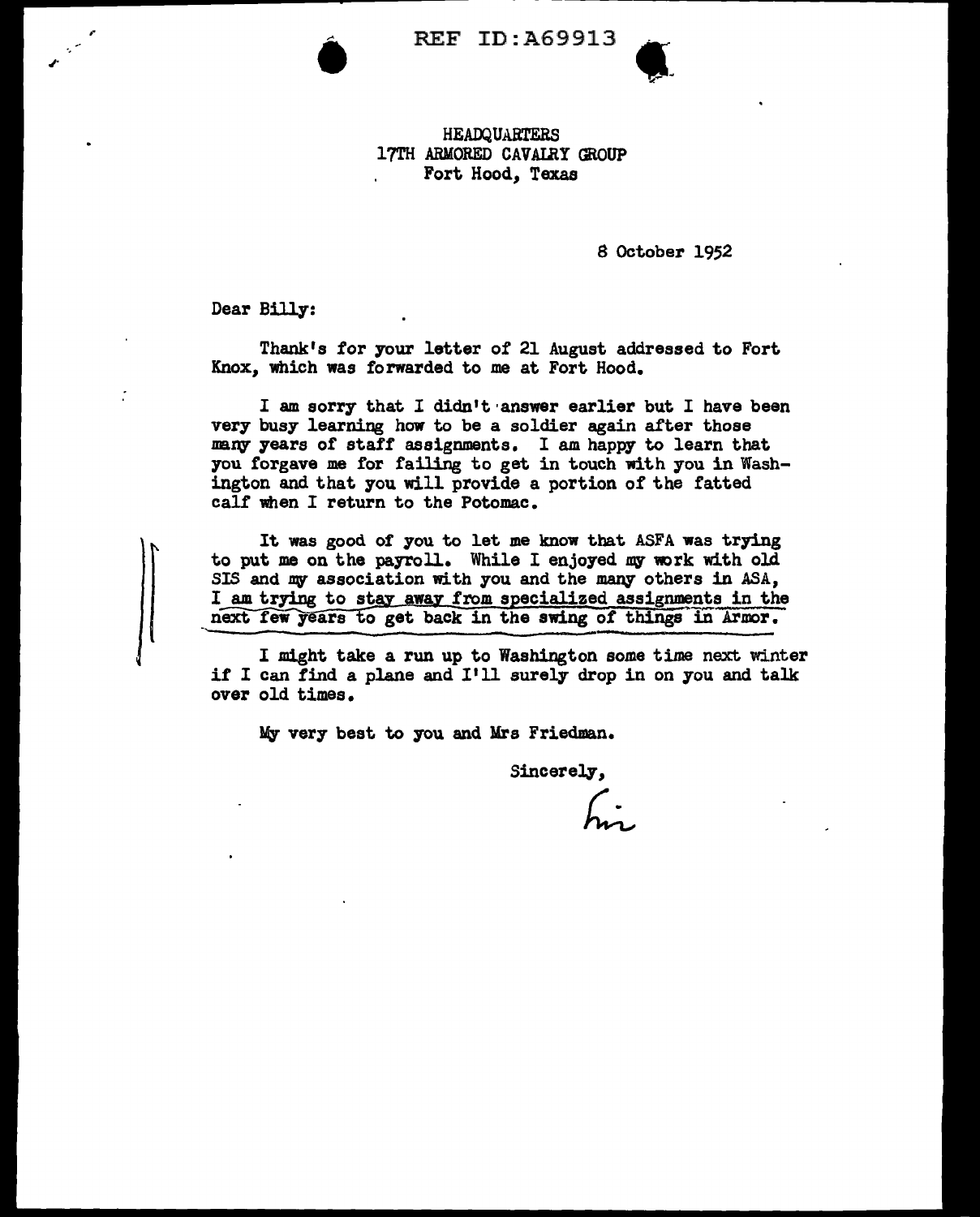REF ID: A69913

 $2000$ 

21 August 1952

Colonel Eric H. F. Svensson c/o Armored School Fort Knox, Kentucky

Dear Eric:

avllear p. friedwar<br>Dombliedent

If you did not try to phone me when you were in this town recently,\* I will be sore. If you did, and could not get me. because I was out of town, all is forgiven and you can come home for the fatted calf.

The purpose in writing is to tell you privately that at my behest we tried to get our hooks onto you for a tour in this outfit. But we got turned down cold. Know anything about this? How do you feel about such a tour after Fort Hood?

My very best to you and Mrs. Svensson.

Sincerely.

WILLIAM F. FRIEDMAN **Consultant** 

\* My personal secret agents are always on the job.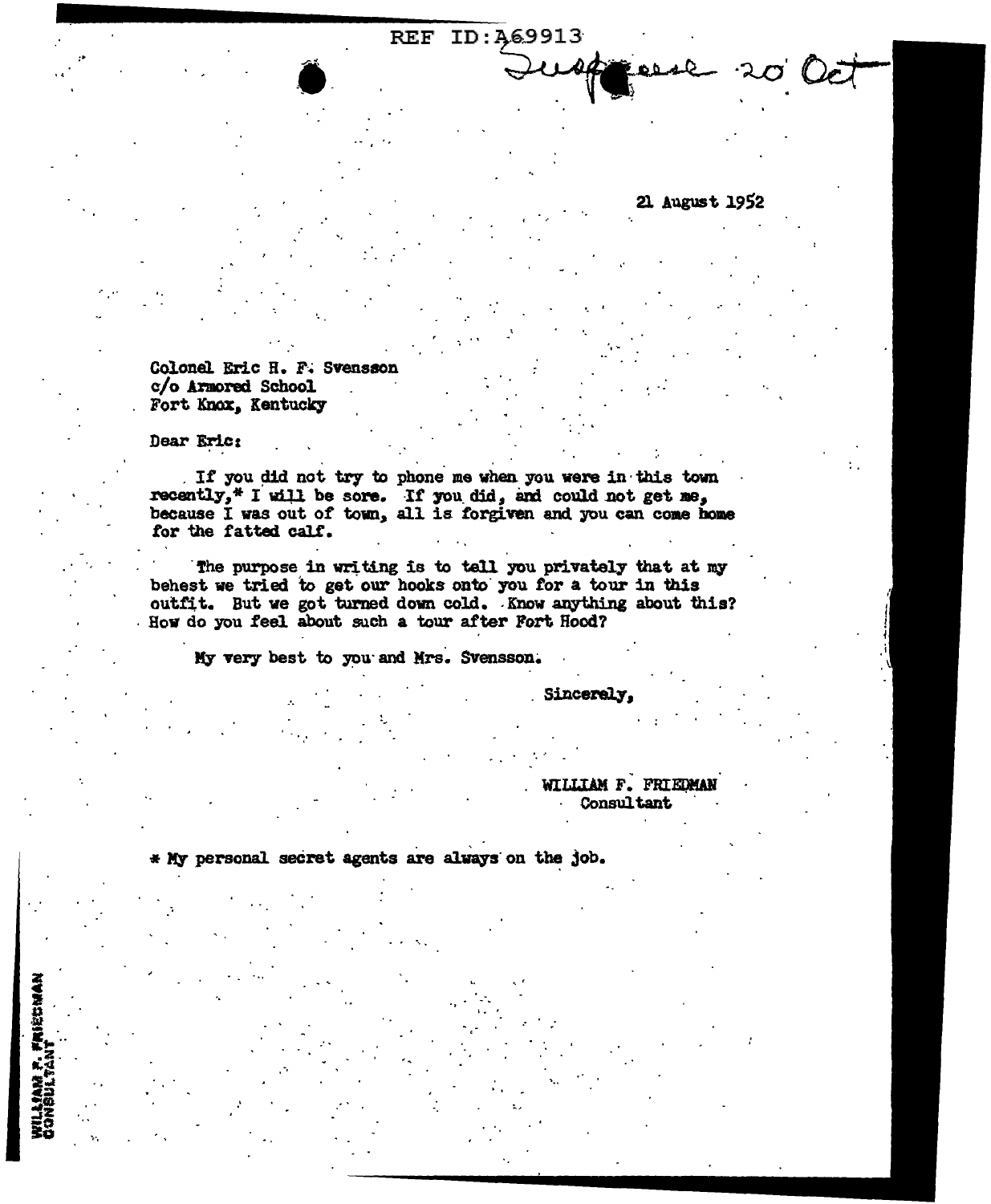**REF ID: A69913** 

**L2L North George Mason Drive** Arlington 3. Virginia 5 January 1951

## Dear Eric:

I was particularly pleased to receive a Christmas card from you and I think it deserves a personal response. It was good to hear from you and there's nothing I'd like better to do than talk over old times again. But I can hardly see a trip to Japan in the near future so we'll have to do the reminiscing in Washington.

You seem to be a bit distressed at having been "ripped from the Armored Force" and again assigned to G-2 business. You shouldn't be distressed--we need experienced people. Which leads to my telling you that as soon as your card came I made a proposal in the proper quarters that we try to get you assigned here. The proposal was very agreeably received and the wheels have been started in motion but just how many revolutions they'll go through before coming up against a stone wall I don't know. If only we had thought of you early last autumn! Well. don't be surprised if some query about you gets as far as your officebut I have my fingers crossed. You may not thank me at all for my butting into your affairs-I don't know how well you like Washington or our outfit, etc. Maybe I will have to wear a bullet-proof vest next time we meet!

Things are rocking along here, with considerable tension in the air. We're all working hard and doing the best we can. Your presence would certainly help fill our needs for top level experienced officers.

I've been fairly well the past few months but had a rather rough time the first part of 1950. By the middle of next month I'll be eligible to retire-but I'm going to stick around for a few years longer.

We are living in a small apartment in Buckingham. I got it through "drag", in order to be close to AHS. No sooner got settled than my own office moved to NCA-quite close to where we had our home in Chevy Chase. But we sold that in 1946, when it looked as though I'd have my office at AHS indefinitely. And so it goes.

How are all your family? Please remember me to Mrs. S. With best wishes to you all for the New Year. I am.

Sincerely yours,

Colonel E. Svensson G-2, GHQ, FEC  $APO$  500, c/o PM San Francisco, California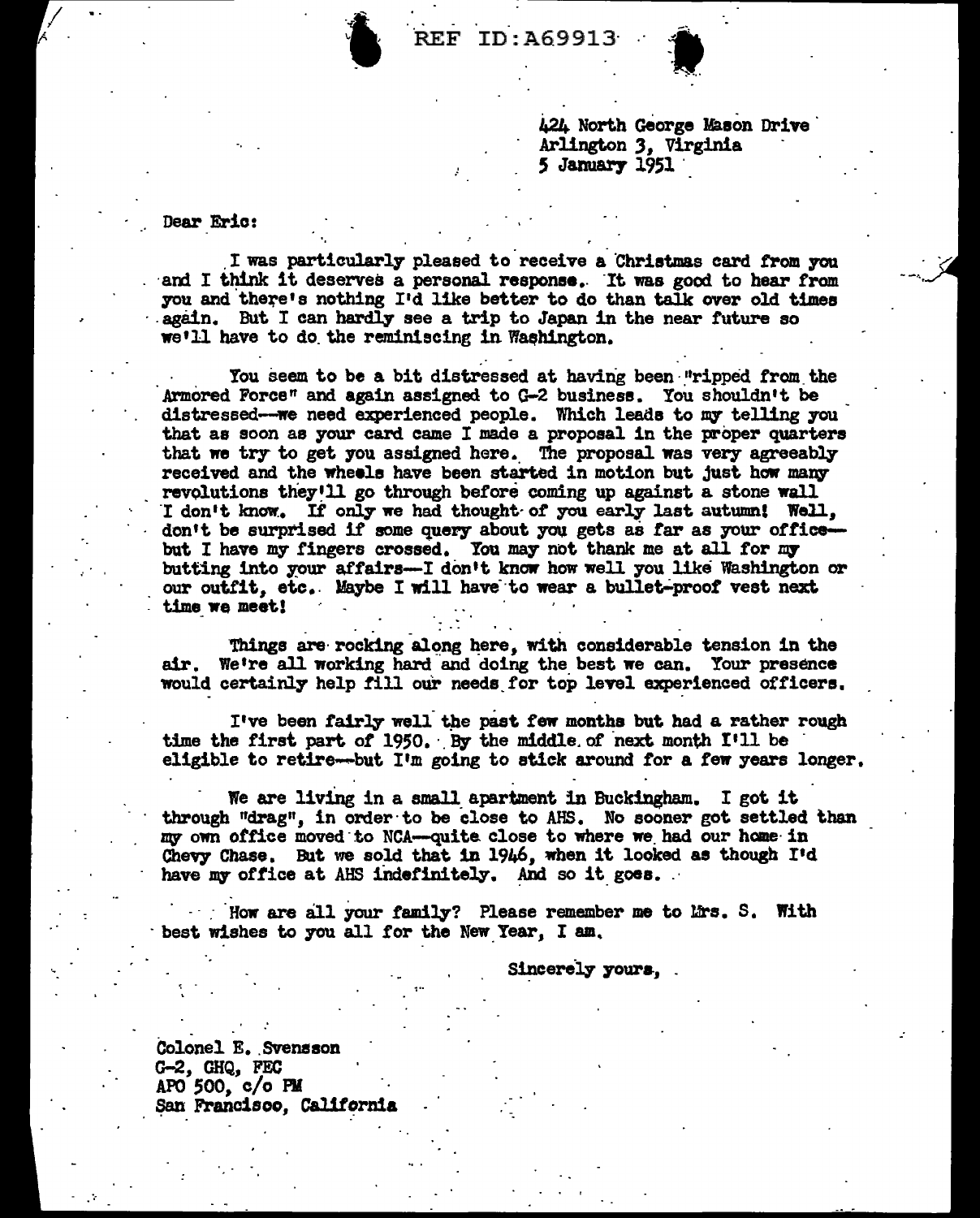Col. E. Sueneson REF IDEA  $6.2,610,720$ APO Jos C/ PM,  $\overline{60}$  APO-500 m + ms W.F. Frederan

424 N Gerze Mason De

Colonyton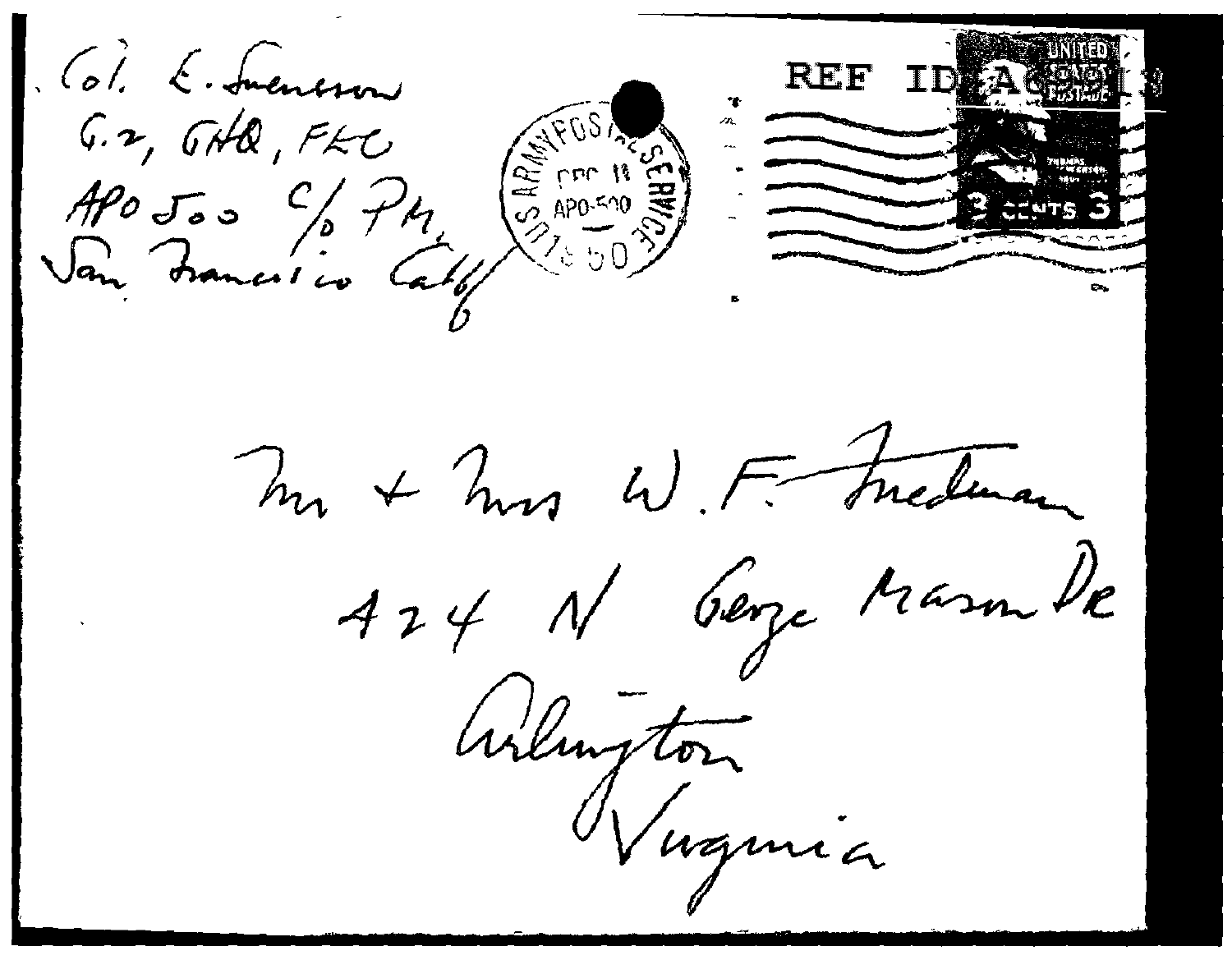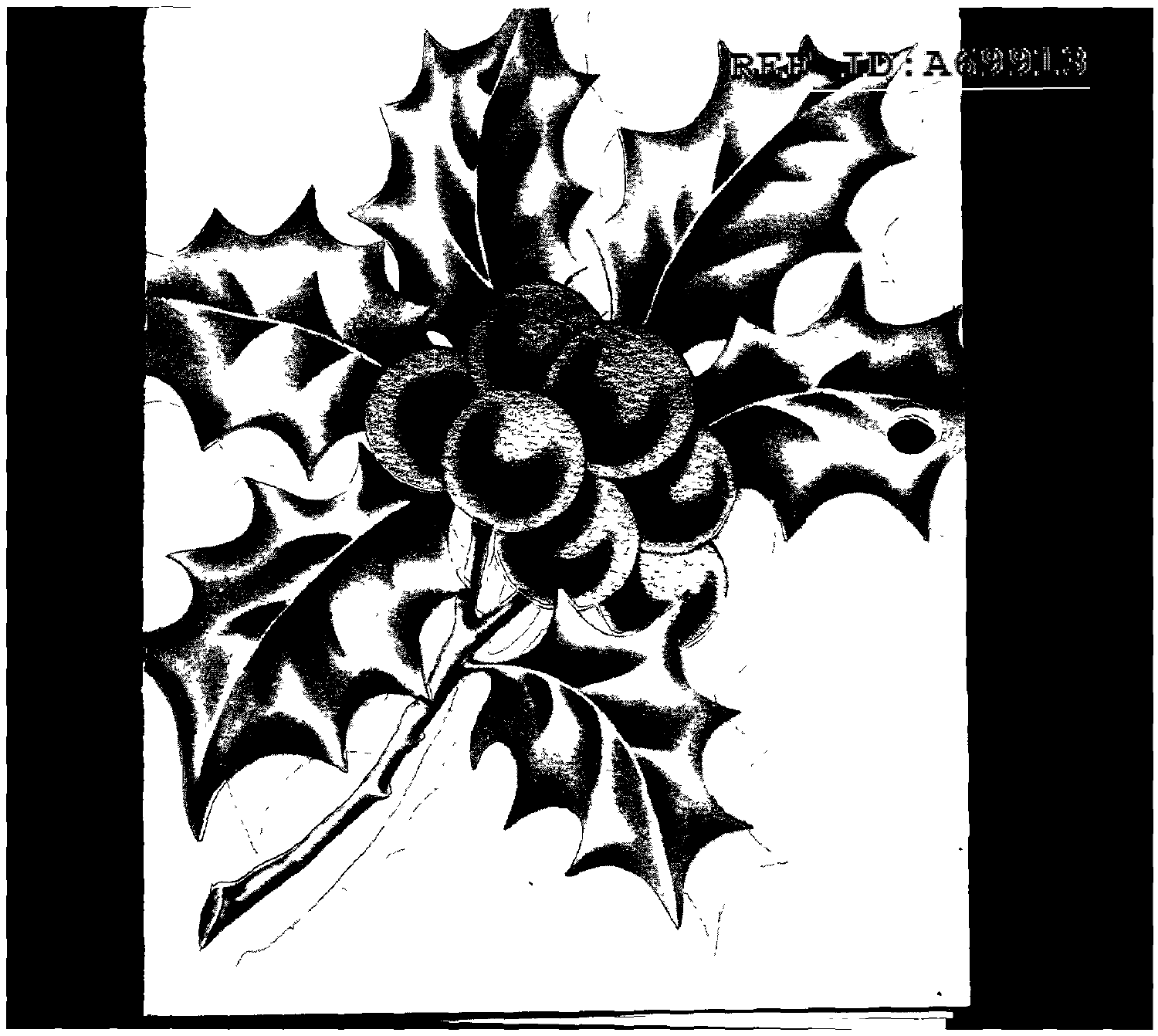ID: A69913 RE.F Dear Silly & Jamily Have I am repped from the Hormoed Toucet Shack Ant the G.z harmens gain. Why don't you talk a little by art this way for coordination Jan pores? Would certaine like to talk over old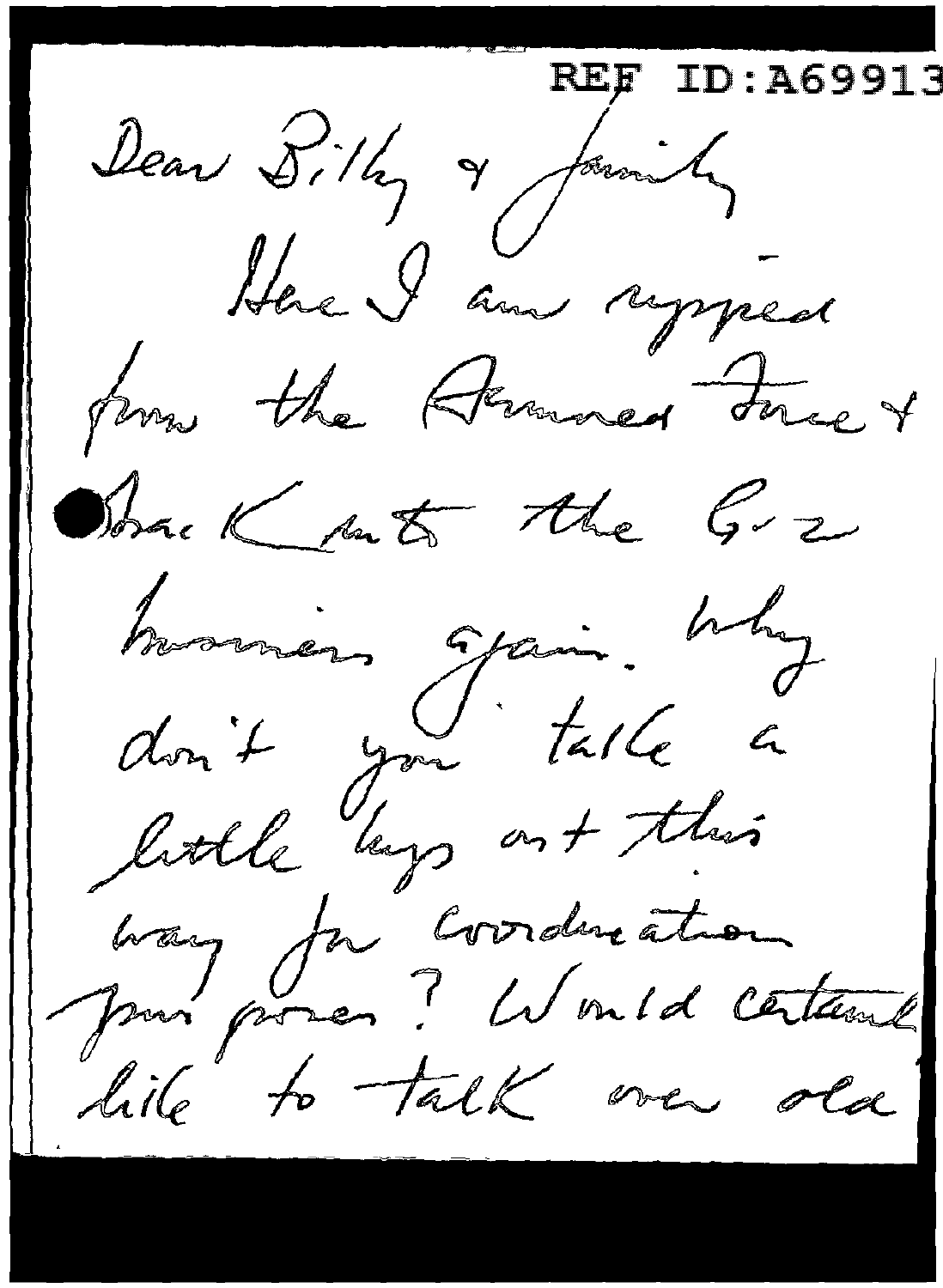## 100:246221 ngmund - 3

lest wishes Jor Christmas gor wown muss Good  $\overline{\lambda}$